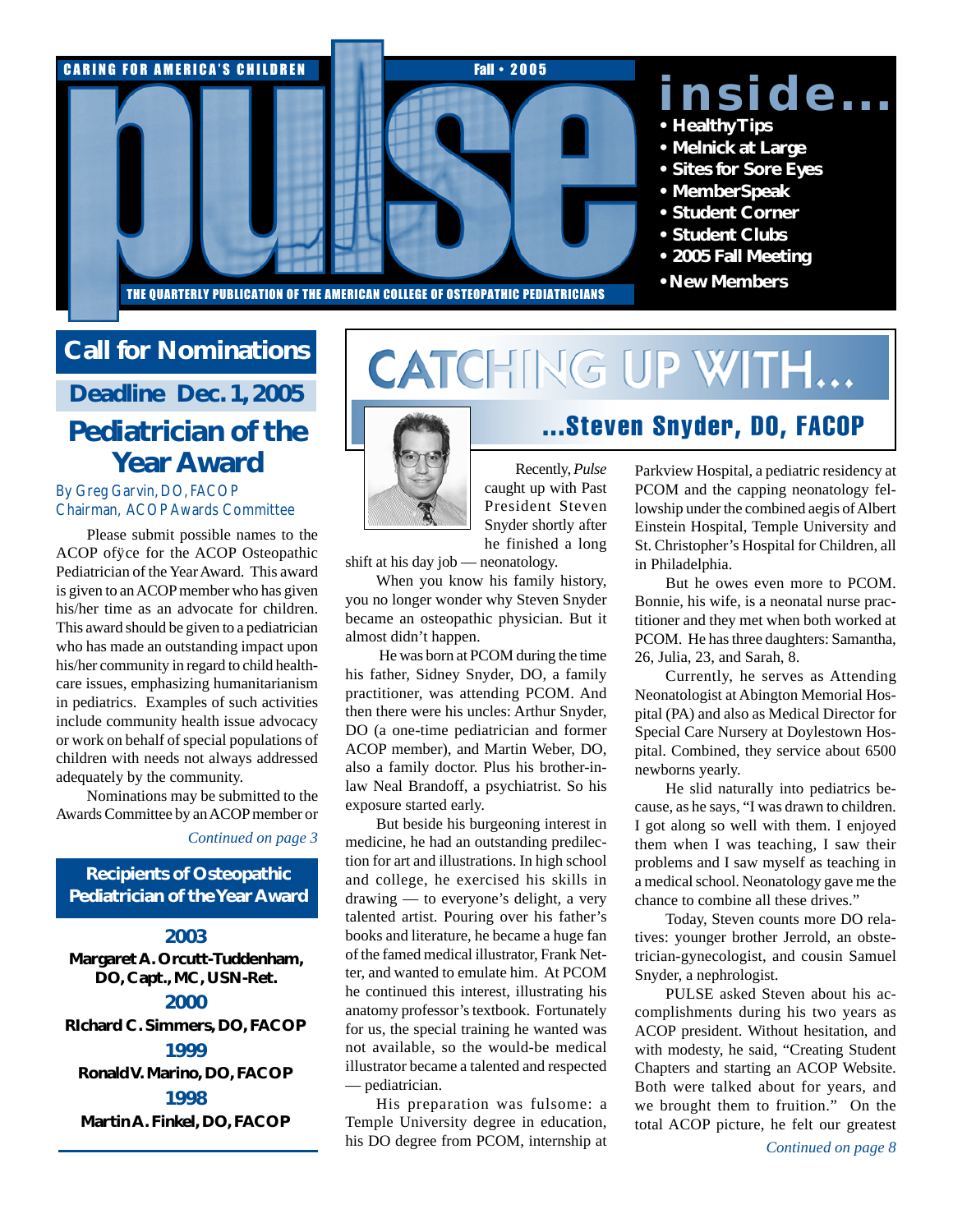#### **2004-2005 American College of Osteopathic Pediatricians**

## **Board ofTrustees**

**PRESIDENT** Lee J. Herskowitz, DO, FACOP\*

Vice President Robert W. Hostoffer, Jr., DO, FACOP\*

Secretary-Treasurer Bruce B. Peters, DO, FAAP, FACOP\*

Immediate Past President Steven M. Snyder, DO, FACOP\*

Executive Director Stewart A. Hinckley\*

\*EXECUTIVE COMMITTEE

#### **TRUSTEES**

Deborah L. Blackwell, DO, FACOP James E. Foy, DO, FACOP John W. Graneto, DO, FACOP Robert G. Locke, DO, FACOP Capt. Margaret A. Orcutt-Tuddenham, DO, FACOP Amanda Foster, DO Thomas Q. Reynolds

Director of CME Program Scott S. Cyrus, DO, FACOP

PUBLISHER Stewart A. Hinckley

Co-Editors Arnold Melnick, DO, FACOP Stewart A. Hinckley

ASSOCIATE EDITORS Gregory Garvin, DO, FACOP Robert G. Locke, DO, FACOP

**The Pulse is published four times a year in conjunction with the American College of Osteopathic Pediatricians, P.O. Box 11086, 2209 Dickens Road, Richmond, VA 23230-1086; 877-231-ACOP or fax (804) 282-0090.**

**No part of this publication may be reproduced without the expressed written consent of ACOP. All rights reserved.**

**The American College of Osteopathic Pediatricians does not hold itself responsible for statements made by any contributor. Statements or opinions expressed in the Pulse reflect the viewsof the author(s) and not necessarily the official policy of the ACOP.**

## **HealthyTips**

# **Back-to-School...Back-to-Sleep**

As children throughout the country awake to a new school year, parents contemplate whether their child's summer sleeping schedule will be saved by the bell. According to a recent survey conducted by the National Sleep Foundation, 60 percent of children under the age of 18 complained of being tired during the day and 15 percent of children reported falling asleep at school during the past year. Teenagers are more likely to complain of being tired during the day than are younger children, according to the study.

"Biological changes during puberty affect adolescents' sleep patterns making them physiologically unable to fall asleep until at least 11:00 p.m.," explains Burton Mark, DO, an osteopathic psychiatrist at the University Services Sleep Center in West Chester, Pa. "This may be fine during the summer when they can sleep later in the morning, but it's not fine during the school year."

While the average teen needs approximately nine hours of sleep, a bedtime of 11:00 pm means he or she only gets an estimated seven hours of sleep because of current school schedules. As a result, many teens experience fatigue throughout the school day.

Some effects of sleep deprivation may include:

- Limited ability to learn, listen and concentrate
- Acne and other skin problems
- Increased likelihood of illness
- Aggressive or inappropriate behavior such as yelling or being impatient with teachers or family members
- Overeating or unhealthy eating that may lead to weight gain
- Increased use of caffeine and nicotine

"The most frightening consequences of sleepiness are injuries related to attention lapses and delayed response times at critical moments, such as while driving," explains Dr. Mark.

Drowsiness was reported as the most frequent cause in at least 100,000 policereported traffc crashes each year, killing more than 1,500 Americans and injuring another 71,000, according to the National Highway Traffc Safety Administration. Drivers under the age of 25 are involved in more than 50 percent of these crashes. Dr. Mark suggests following a few sleeping tips to improve sleep patterns:

- **• Prioritize sleep**: Decide what you need to change to get enough sleep. For instance, make an earlier bedtime to allow for an earlier wake up.
- **Keep it consistent**: Decide on times for going to bed and waking up. Try to stay as close as you can to the times on the weekends. A consistent sleep schedule allows the body to get in sync with its natural pattern.
- **Prepare your body:** Don't eat, drink, or exercise within a few hours of your bedtime. Stick to quiet, calm activities.
- **• Create a bedtime ritual**: Do the same things every night before going to sleep to teach your body the signals of bedtime.
- **• Create a sleep sanctuary**: A bedroom should be cool, quiet and dark.
- **Nap right**: While a good nap can be beneficial, a nap that is too long or too close to bedtime can interfere with a regular sleep schedule.
- **Don't replace sleep**: Pills, vitamins or drinks cannot replace a good night's sleep. Caffeine can hurt sleep if it is consumed too close to bedtime. Nicotine and alcohol also interfere with sleep.

He further explains that obtaining enough sleep is a vital part of maintaining a healthy lifestyle.

Preventive medicine is just one element of the spectrum of care that osteopathic physicians provide. As complete physicians, DOs are able to prescribe medication, perform surgery and can be found practicing in all areas of medicine. DOs can also use their hands to help diagnose and treat injury and illness and to encourage the body's natural tendency toward good health through the use of Osteopathic Manipulative Treatment (OMT).

*The American Osteopathic Association supports programs to promote the education and understanding of sleep and its impact on health.*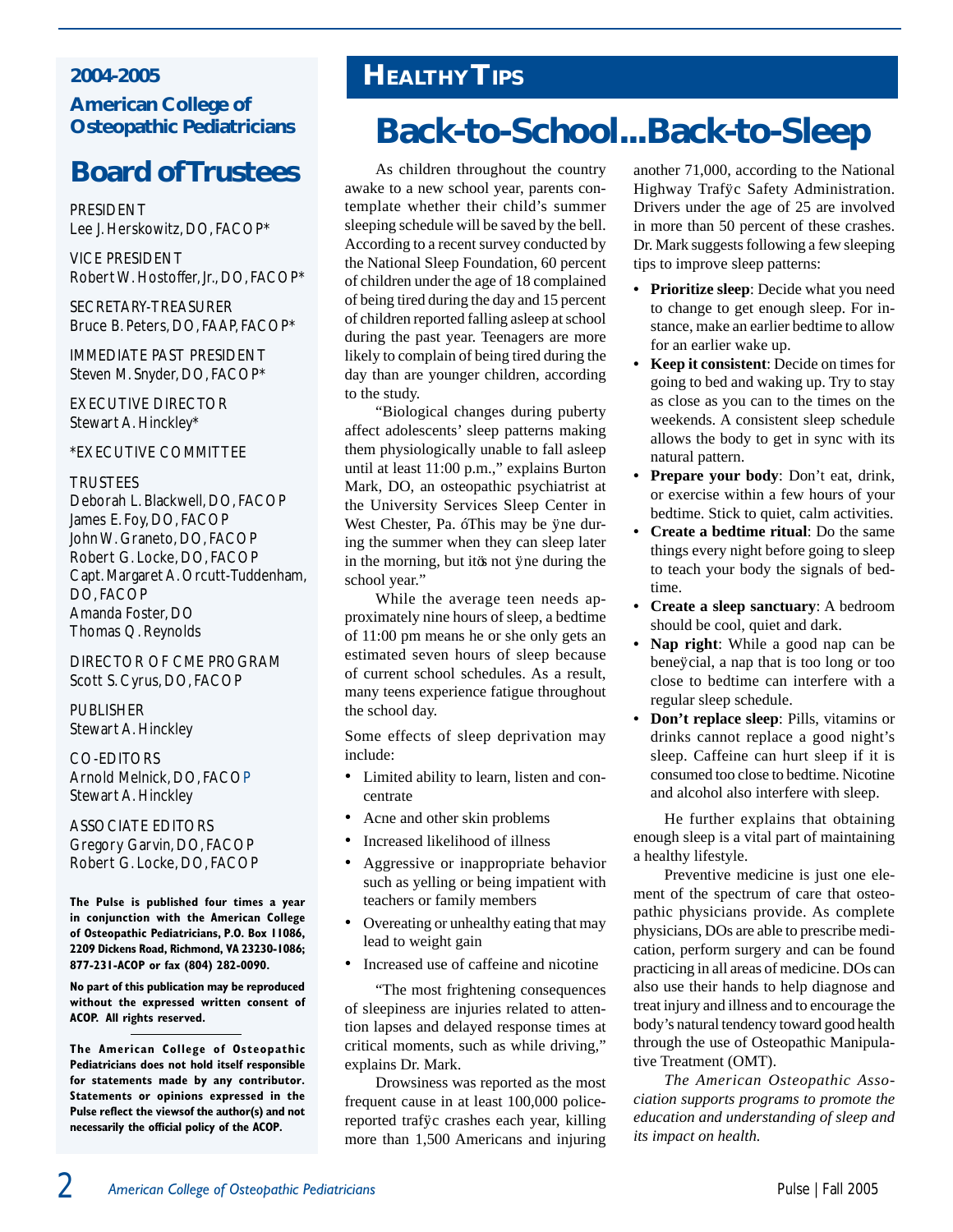

#### By Arnold Melnick, DO, FACOP

## **Melnick-isms**

Melnick-isms? Does he mean mechanisms? Or what?

Those little tid-bits of practice, diagnosis, treatment and philosophy that I have crystallized throughout my professional life, I call Melnick-isms (with apologies). I am sure many of my colleagues have accumulated such maxims or expressions of their own. They often serve as parameters or guidelines for all of us. So here are some of mine.

First, let me tell you a story. On our honeymoon (just before starting my internship), my wife, Anita, saw a new book by Fred Allen, MD, founder of child guidance and director of the Philadelphia Child Guidance Clinic. She bought it for me because she knew my deep interest in the subject. I read it – every word. I went on to finish my pediatrics training. When I went into practice, I concentrated a great deal on children's mental and behavioral problems. Doing a great deal of child therapy, I developed "my own theory," my own approach. I called it rapport therapy – that the treatment of children did not depend on which school of psychiatry or psychology you practiced but on the rapport that you develop with the child. But I did not dare to announce it, or write about it, or talk about it—after all, I had no specialized training and could take no authoritative position. Leap forward in time. Fred Allen passed away many years later and someone published an anthology of his works. My wife bought it for me. I read it—every word. There, quoted from his original work, was his belief in what he called "relationship therapy". Little had I realized how deep this theory was in my subconscious, to the extent I believed I had chanced upon it. How often do all of us take this kind of leap — and forget where we learned something.

With this keenly in mind, I dare to offer what I think are Melnick-isms developed over years of practice and writing and living. If some of them come from a long-ago source, I apologize and thank the source, but I do believe that many of them are my own.

*In lead poisoning, by the time you see overt signs and symptoms, it is probably too late to prevent damage.* Symptoms show up late and are often irreversible.

*History and physical examination are the most important bulwarks of diagnosis—you'll never have a mother come into your office and say, "I think my child has pheochromocytoma*." You have to search for and find the interesting cases; otherwise, you'll never see them.

*Every child deserves a complete history and physical examination at each visit even if he comes in with just a sore toe.*  You never know what you will fnd; I once diagnosed Nail-Patella Syndrome in a child brought in for a minor complaint.

*Every child, at each visit, should get a head circumference measurement or a blood pressure reading.* That helps me – and maybe you – remember to do BPs early enough.

*Asking about sex and drugs while examining the belly of a teen-ager often elicits more honest answers.* It is amazing that many children – and some parents—attribute to the physician so much power to divine hidden diagnoses with our hands. They will be more frank about alcohol, sex and drugs.

*Our great gift is not memory (*which is important*), but our ability to forget*. Just suppose we daily remembered every hurtful remark and painful situation we encountered.

*Post hoc, ergo propter hoc.* Literally: after this, therefore because of this. Not everything that temporally follows something is a result of it, but much of medicine is practiced this way. Give a child with a cold a shot of Vitamin B and his respiratory infection will go away in two weeks.

*Grandparents have two major functions in the life of the child—to baby sit and to spoil hell out of the child.* Totally selfexplanatory. And how wonderful grandparents are for those children!

*Sometimes, more medicine is learned in the halls at a convention than from the platforms.* Those "social" case comparisons and clinical discussions are great sources of information and stimulation.

*Subscription journals are the ones you put on public display but do not read; a controlled-circulation publication (throw-* *away journals) you read but throw away.*  But we always protest that we treat them the reverse.

And last, but maybe most important, is one I did not create. I stole it from Will the Shake:

*"This above all, to thine own self be true, and it must follow as the night the day that thou canst not then be false to any man."*

I didn't write it but I love it and do try to live by it. Such great and overriding advice!

(Maybe you'd like to share some of your maxims with us. We would like to publish them, with attribution of course. Send them to amelnick@nova.edu or to 3675 N. Country Club Drive, #2206, Aventura, FL 33180.)

### **Call for Nominations**

*Continued from page 1*

by a community group. A statement from that group, along with your nomination letter, will then be subject for review. Once the Awards Committee has chosen a recipient, it must then be confirmed by the ACOP Executive Committee. This award will be presented at the ACOP annual business meeting in Phoenix on April 21-23, 2006, if a viable candidate if chosen.

Include in your letter the nominee's name and describe in detail the nominee's contribution to the community (e.g. community, area, state, region, nation) regarding child health issues and why you support the nomination. Describe the measured impact on the community and any tangible evidence supporting the impact (e.g. published studies, reports, media coverage, community, public or professional recognition or awards, etc.) of the nominee's efforts. List independent confirming sources and describe your experiences with the nominee's contribution. Please disclose your personal, professional and business relationship to the individual you nominate.

Nominations should not exceed two pages. **DEADLINE FOR SUBMISSION IS DECEMBER 1, 2005.** Please send all nominations to Stewart Hinckley at ACOP headquarters, stewart@acopeds.org.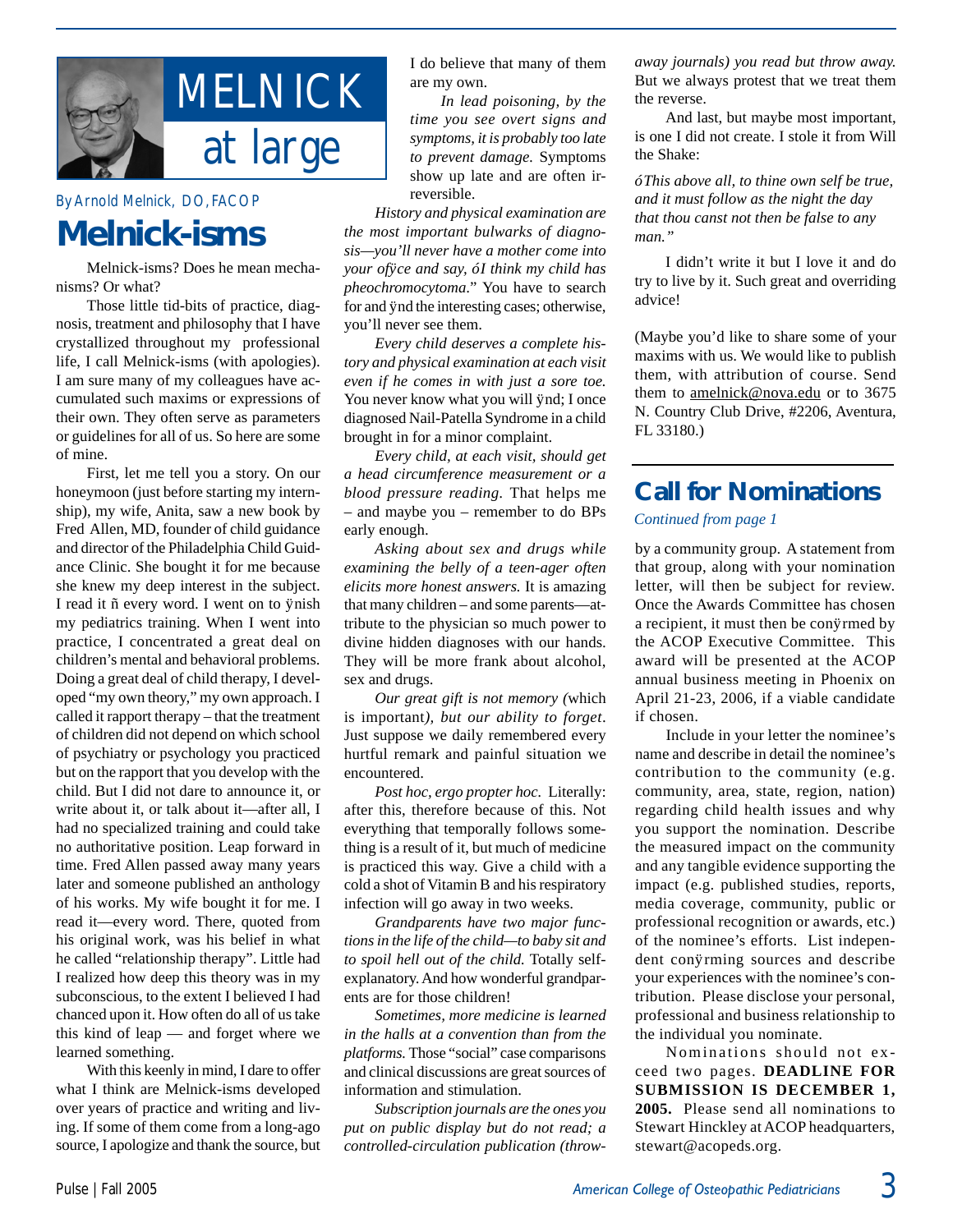# SITES FOR SORE EYES MemberSpeak is a column devoted to comments from our

# **Find Help for the Needy**

#### By Gregory Garvin, DO, FACOP

Over the past few issues of the PULSE, I must admit I've gotten side-tracked writing about Voice Recognition and using a Smartphone to also function as a pager. In this issue, I want to give the readership some sites to add to your "Favorites." I'll try to keep things brief and to the point.

I read an article in *Pediatrics* about care for immigrant, homeless, and migrant children and the appendix at the end provided a nice list of web sites to help the pediatrician in addressing the health needs and basic subsistence needs of children and families who are poor and underserved.

(*Pediatrics* Vol. 115 No. 4 April 2005 Appendix: pg. 1099-1100).

#### **Here are some of the Web Sites from the Appendix:**

- Migrant Clinician Network: a national organization of health care professionals who promote the health of migrant farm works: www.migrantclinician.org. It has a nice set of "links" that you can assess about TB, pesticides, lead, and water and sanitation just to mention a few.
- *Food and Nutrition Service:* Food Stamps/WIC: www. fns.usda.gov/fns I liked this site because it had a link for professionals with information about the new food pyramid (MyPramid Web site.) It also has a link to the school lunch program with some information about food safety and good handwashing techniques for kids. *•*
- *Cash Assistance Resources:* www.acf.hhs.gov. This site is from the US Department of HHS specifically the Administration for Children and Families and has nice links for areas such as Head Start. *•*
- *Legal Resources:* www.nilc.org The National Immigra-*•* tion Law Center is a web site devoted to promotion of the rights and opportunities of low income immigrant's and their families. It helps inform you on the rights of migrant workers when they are here in the US. (For a more complete listing see the article.)

These sites might come in handy and I would have never guessed the web addresses. BTW, if anyone out there has a helpful web site that they use regularly, please email me (garving@ genesishealth.com) the address. I'll put it in a future column. Until next issue, happy surfing!

### **MEMBERSPEAK**

membership. I work closely with a Ped/Med specialist in my community. Here are some of his thoughts.

*- Greg Garvin, DO, FACOP*

# **A View from Peds/Med**

#### By Lorenzo Boccuzzi, DO

"So, you're a family doctor?"

"Oh, ah, so you're a baby doctor?"

 These were the kind of responses I received from prospective employers in the spring of 1994 when I was job interviewing, while finishing my combined Internal Medicine and Pediatrics residency in Cleveland. I chose a combined Medicine/Pediatrics residency over a traditional Family Practice residency because I was not interested in doing obstetrics -- too scary! I was not aware that combined residencies even existed until I met a Medicine/Pediatrics resident at Loyola University in Chicago while on an elective cardiology rotation as a medical student.

 As I began the process of finding "a place to land" after completing my residency, I quickly realized that many health care professionals were unaware of the combined program, just as I was as a medical student. In fact, at the time I was looking for a training program, the only osteopathic combined program was in Olympia Fields, Illinois, and it had not yet been accredited by the AOA. Currently there are only two accredited osteopathic Medicine/Pediatric residencies and 19 AOA-accredited DOs practicing with this training in the US (I'm not one of them).

 Needless to say, when it came to finding work, trying to find "a place to land" was rather difficult. The most common assumption made by most people is that we are family practice doctors, which isn't really correct, especially when it comes down to the call schedule. Nights get really busy when you're both medical and pediatrics back-up for the Emergency Department. Trying to stay on top of the medical advances in two specialties, attaining re-certification for two separate boards and the cost in association dues (especially if you're a DO trained in a MD world) can really suck up time and money.

 The AAP created a Med/Ped section within the academy a number of years ago to try to address the special concerns of those of us who "chose the path least traveled." I'm not sure how much of an impact this has made in helping my brethren find a "place to land" but it sure is nice knowing that someone realizes we are out there and that we are "special." Not special enough to give us a break in our yearly association dues -- oh well. I honestly feel that the ACOP probably doesn't need to create a "special" place for us in the organization but just remember that we are here and that we are "special". Maybe the ACOP might see how "special" we are and cut us a break in our association dues.

**Thank you to the Supporters of the ACOP 2005 Unified Osteopathic Conference October 23 - 26, 2005 • Orlando, FL**

### **Mead Johnson Nutritionals Ross Products Division, Abbott Laboratories, Inc.**

**MedImmune, Inc.**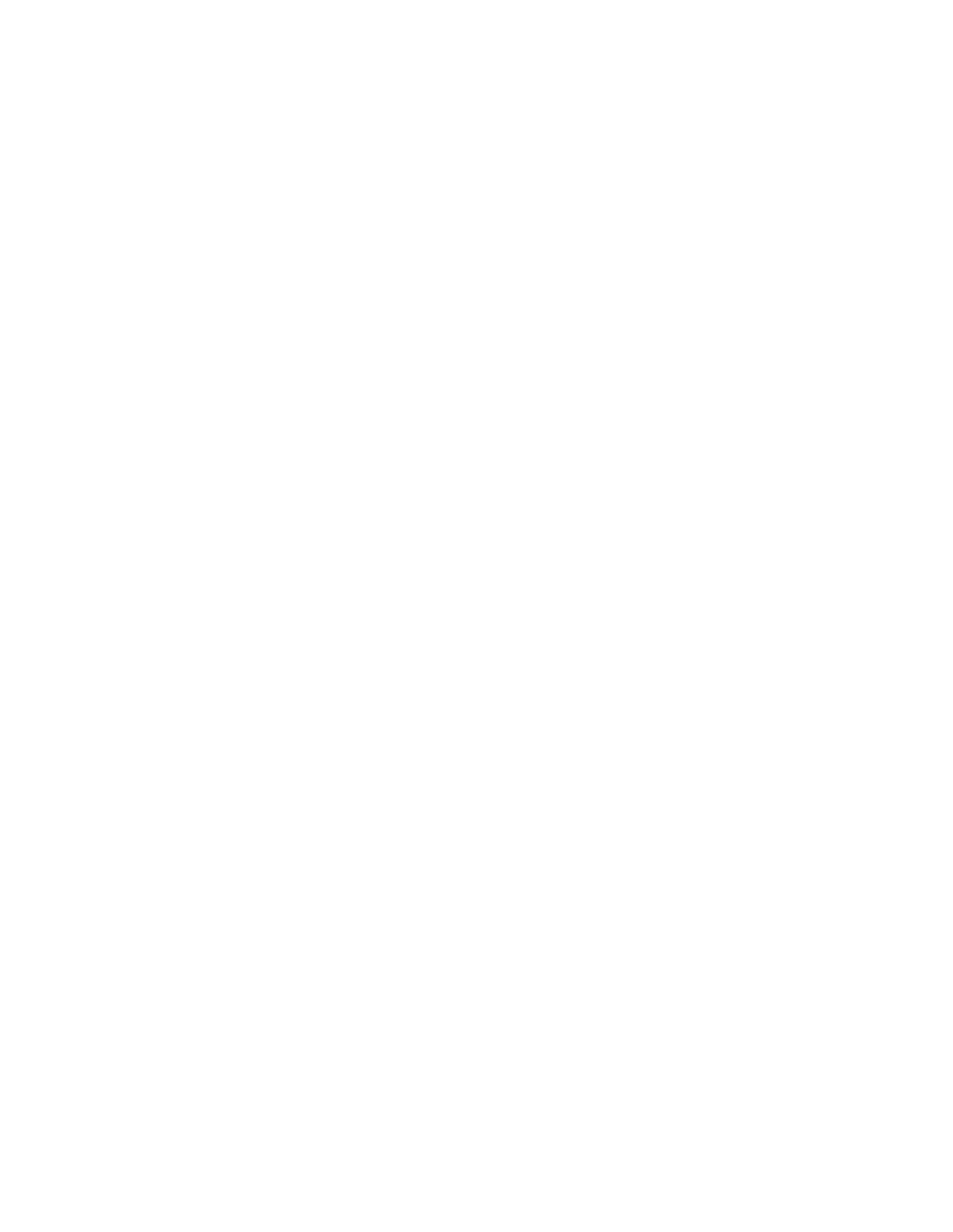# **ACOP 2005 Fall CME Conference**

**2005 Conference Sessions and Hotel Reservation must be made through the AOA at www.do-online.org**

### **Scientific Program**

Sunday, October 23, 2005

7:00 am – 6:00 pm Registration 8:00 am – 4:30 pm **Joint Neonatology/ OB-GYN** 8:00 – 8:30 am **C/S on Demand** Robert Debbs, DO, FACOOG 8:30 – 9:00 am **First Trimester Screening** Ronald J. Librizzi, DO, FACOOG 9:00 – 9:30 am **Prenatal Prediction of Neurologically Impaired Neonate** Robert Debbs, DO, FACOOG 9:30 – 10:00 am **Preterm Labor/Fetal Fibrinectin** Ronald J. Librizzi, DO, FACOOG 10:00 – 10:30 am *Break with Exhibits* 10:30 – 11:15 am **Shoulder Dystocia** Stephanie Martin, DO 11:15 am – 12:00 n **Limits of Viability** Michelle Bez, DO, FACOP 12:00 n – 12:30 pm **Panel Discussion** Michelle Bez, DO, FACOP; Robert Debbs, DO, FACOOG; Ronald J. Librizzi, DO, FACOOG; Stephanie Martin, DO 12:45 – 1:45 pm **Luncheon Session: Alternatives to Transfusion** Stephanie Martin, DO 1:45 – 2:15 pm *Break with Exhibits* 2:15 – 3:10 pm **Neonatal Sepsis** Reese H. Clark, MD 3:10 – 4:05 pm **Respiratory Failure in the Near-term Infant** Reese H. Clark, MD 4:05 – 5:00 pm **Jaundice Revisited** Neil M. Kantor, DO, FAAP, FACOP 5:00 – 8:00 pm **ACOP Board of Trustees Dinner Meeting**

#### Monday, October 24, 2005

| $7:00 - 8:00$ am   | <b>Meningitis Update</b>                                      |  |
|--------------------|---------------------------------------------------------------|--|
|                    | Michael E. Ryan, DO, FACOP                                    |  |
| $8:00 - 9:30$ am   | Opening Session of the First Unifed<br>Osteopathic Convention |  |
| $9:30 - 10:30$ am  | <b>Immunizations: What's Up Doc?</b>                          |  |
|                    | Stanley E. Grogg, DO, FACOP                                   |  |
| $10:30 - 11:30$ am | <b>Pediatric Infuenza New Concepts</b>                        |  |
|                    | David Berman, DO                                              |  |
| $11:30$ am $-12$ n | <b>Break with Exhibits</b>                                    |  |
| $12 n - 1:00 pm$   | <b>Pediatric Tropical Diseases</b>                            |  |
|                    | Cyril Blavo, DO, MPH, FACOP                                   |  |
| $1:15 - 2:30$ pm   | Alumni Luncheons                                              |  |
| $2:30 - 3:30$ pm   | <b>Cutaneous Syndromes</b>                                    |  |
|                    | Janice Lima-Maribona, DO                                      |  |

### 6:00 pm *ACOP Reception*

3:30 – 5:30 pm **Radiology Workshop** William Shiels, II, DO

#### Tuesday, October 25, 2005

| $6:30 - 7:45$ am     | AOA Breakfast Seminar                                                                                           |
|----------------------|-----------------------------------------------------------------------------------------------------------------|
| $7:00 - 8:00$ am     | <b>Facilitation of the Move to the Electronic</b><br><b>Health Record through DOQ-IT</b><br>Joseph Schlecht, DO |
| $8:00 - 10:00$ am    | <b>Coding Update Pediatric Emphasis</b><br>Don Self                                                             |
| $10:00 - 10:30$ am   | <b>Break with Exhibits</b>                                                                                      |
| $10:30 - 12:30$ am   | <b>Dermatology Workshop</b>                                                                                     |
| $12:30 - 1:30$ pm    | Luncheon                                                                                                        |
| $1:30 - 2:30$ pm     | <b>Post Head Trauma Evaluation</b><br>and Treatment<br>Manny Gonzalez-Brito, DO                                 |
| $1:30 - 2:30$ pm     | <b>Post Head Trauma Evaluation</b><br>and Treatment                                                             |
| $2:30 - 3:30$ pm     | Manny Gonzalez-Brito, DO<br><b>Pediatric Cardiac Rhythm Disorders</b><br>Maria Estrada, DO                      |
| $3:30 - 4:30$ am     | <b>Pediatric Cataracts and Use of</b><br><b>Intraocular Lens Implantation</b>                                   |
| $4:30$ am $-5:30$ pm | Garima Lal. MD<br><b>Hearing Loss Evaluation and</b><br><b>Treatment in Children</b>                            |
|                      | Louis Chanin, DO                                                                                                |
| $7:00-10:00$ pm      | <b>AOA President's Reception</b>                                                                                |

#### Wednesday, October 26, 2005

| 6:30 – 7:45 am         | <b>AOA Breakfast Seminar</b>                                           |
|------------------------|------------------------------------------------------------------------|
| 7:00 – 8:00 am         | <b>Resident Presentation</b>                                           |
| 8:00 – 9:00 am         | "Fear NotDo the Right Thing:                                           |
|                        | <b>Delivering Excellence in Primary Care"</b>                          |
|                        | Ronald V. Marino, DO, MPH, FACOP                                       |
| 9:00 – 10:00 am        | <b>Changing Concepts in Autism</b>                                     |
|                        | Barbara L. Baldwin, DO, FACOP                                          |
| $10:00 - 11:00$ am     | <b>Spasticity in Children:</b>                                         |
|                        | <b>Early Recognition and Treatment</b>                                 |
|                        | Kevan Z. Craig, DO                                                     |
| $11:00$ am $- 12:00$ n | <b>Counterstrain Techniques in Children</b>                            |
|                        | Hilda DeGaetano, DO, FACOP                                             |
| $12:00 n - 1:30 pm$    | <b>Luncheon Presentation - Vision and Reality</b><br>Joseph Chiaro, MD |
| $1:30 - 3:00$ pm       | <b>Spirometry Workshop</b>                                             |
|                        | Rich Rosenthal                                                         |
| $3:00 - 5:00$ pm       | <b>OMM Workshop</b>                                                    |
|                        | Ann Mary Fernandez-Soto, DO                                            |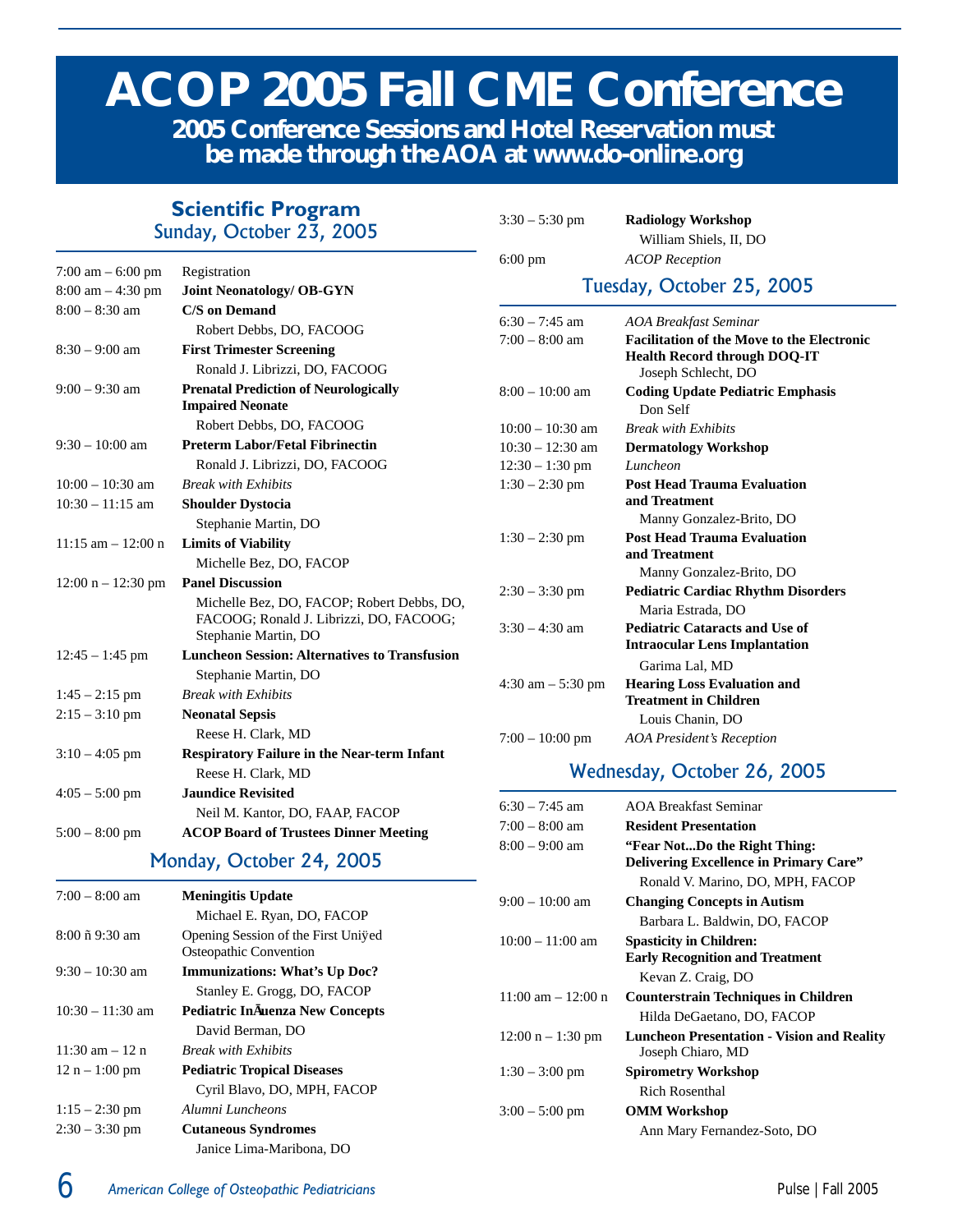# **Local Community Health Fair During AOA Convention in Orlando, October 2005**

#### By Bruce Peters, DO, FACOP, FAAP

During the upcoming AOA national convention in Orlando, Florida, the National Osteopathic Medical Association (NOMA) will be offering a community health fair at the Orlando Union Rescue Mission on Saturday, October 22, 2005 from 10:00 am – 2:00 pm. NOMA, with support from the American College of Osteopathic Pediatricians (ACOP) and other local organizations, will be providing health education and health screening at one of Orlando's largest homeless shelters, the Orlando Union Rescue Mission. Although most services will be geared toward the local homeless population, any underserved members of the community will be welcomed to take advantage of this opportunity.

We are hoping to provide lots of health education, blood pressure and other health screenings, immunizations through the local health department, and many other services from a variety of different organizations. Some of our goals during this health fair include creating opportunities for medical houses for anyone that needs them, raising health awareness, and teaching people how to advocate for their own health and other services that they need.

Over 45 million people have no adequate health care coverage. Over half of these individuals are children with poor access to health care, no medical home, poor nutrition, and overall poor health which puts them at risk for increased morbidity and mortality. The sad part is that this can be prevented with adequate quality health care coverage and a good medical home which primary care providers and pediatricians provide.

NOMA is a strong advocate for increasing access to health care and establishing a medical home for everyone, especially the underserved. It is also strongly behind decreasing health disparities that pull resources from the underserved populations. NOMA, along with the ACOP, is in favor of improving quality of health care to children, establishing medical homes for children, removing any environmental or other social constraints that limit the growth and development of children and keeps them from reaching their fullest potential in life.



The Orlando Union Rescue Mission Community Health Fair is open to the general public and Orlando's homeless community. Along with NOMA and ACOP, other organizations, local businesses, churches, and members of the Orlando community will be assisting in this endeavor to impact as many people as possible on that day. The month of October has been designated as "Child Health Month" and is a wonderful time to give back to the community and raise health awareness, increase access to health care, and do what we can to decrease health disparities for the underserved while attending the AOA annual convention.

Contact Information:

Orlando Union Rescue Mission Ms. Cortecia Boyd Volunteer Coordinator 1521 W. Washington Street Orlando, Florida 32805 (407) 422-4855 ext. 116

LeeDawn Carpenter Director of Public Relations 407-422-4855 ext. 116

*You are invited to attend "Pay for Performance and Quality Trends" by Alice Gosfi eld, JD and Richard J. Snow, DO, MPH October 23, 2005 from 1:00-3:30 pm*

*Orlando Convention Center – Auditorium*

#### **The program will feature:**

- The fundamental models of pay for performance
- Strategies for approaching payors
- The relationship of pay for performance and managed care contracts

You will also learn how the AOA's Clinical Assessment Program (CAP) can help prepare osteopathic physicians for participation in pay for performance programs.

The program is sponsored by the American Osteopathic Association Committee on Socio-economic Affairs and Bureau of Osteopathic Clinical Education and Research, the Council of Young Physicians, American College of Family Physicians, American College of Osteopathic Internists, American College of Osteopathic Pediatricians, the American College of Osteopathic Neurologists and Psychiatrists and the Osteopathic Academy of Medical Informatics.

The AOA anticipates being approved for 2.5 hours of Category 1A CME credits pending approval by the AOA CCME.